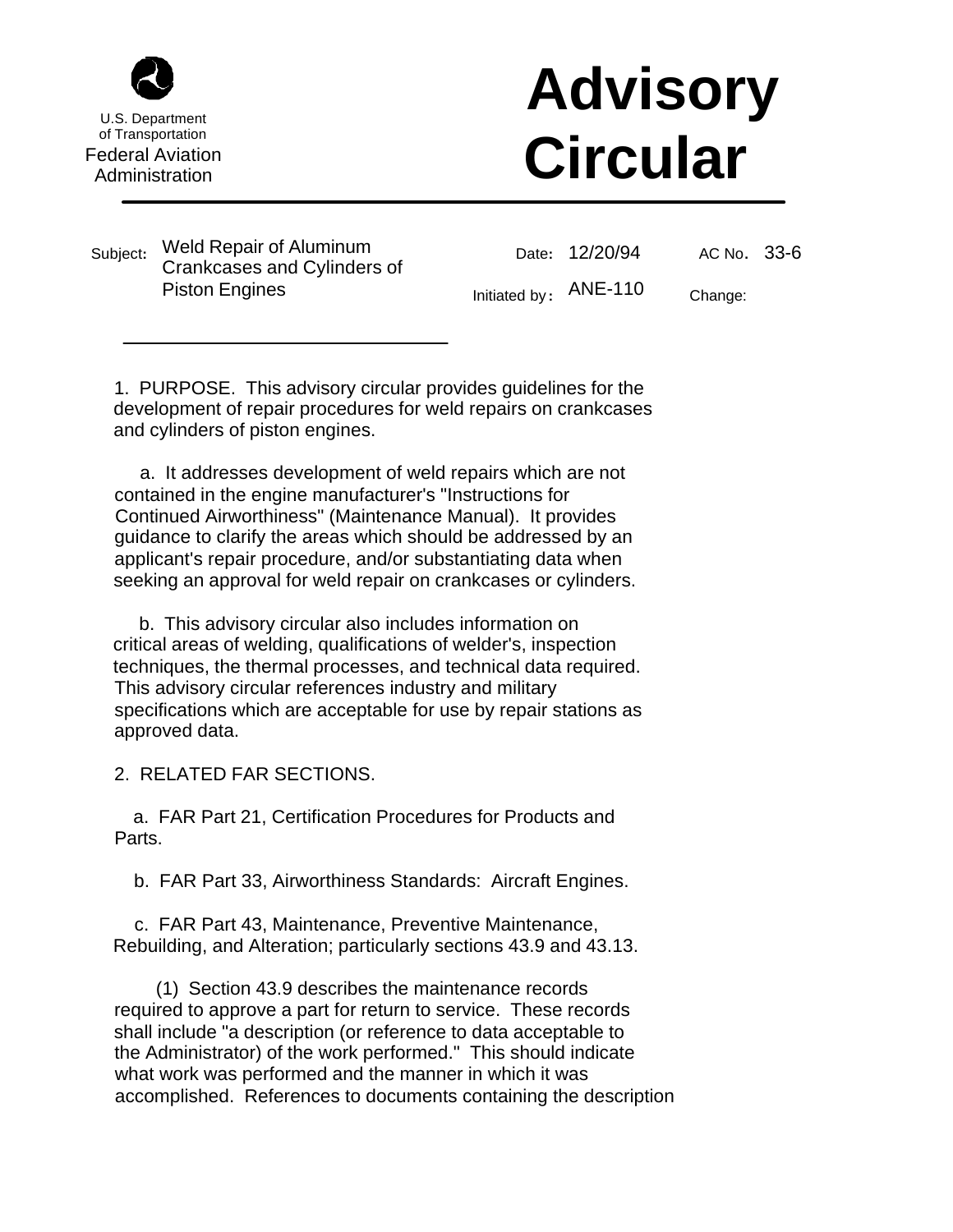of the manner are acceptable. These may be manufacturer's manuals, advisory circulars, or other documents or references containing data acceptable to the Administrator. If documents other than types which are in common use are referenced, the document should be made part of the maintenance record, as required under section 43.9(a)(1).

 (2) Section 43.13 describes the requirements for performing work and using materials that will return the item to a condition equal to its original, or properly altered state. The regulation requires that maintenance be done using methods, techniques, and practices in the manufacturer's "Instruction for Continued Airworthiness." However, some may be found in advisory circulars published by the FAA or other industry standards. The regulation requires that the necessary tools, equipment, and test apparatus be used. Normally, these are listed in the manufacturer's maintenance manual, but may be shown to conform to accepted industry standards. Any special equipment recommended by the manufacturer, or its equivalent acceptable to the Administrator, must be used.

 d. FAR Part 145, Repair Stations. The holders of mechanic and repairman certificates, persons under the supervision of these mechanics and repairmen, and repair stations certificated under Part 145, are authorized to perform maintenance. In accordance with section 145.51, "A certificated domestic repair station may maintain or alter any airframe, powerplant, propeller or accessory, or part thereof for which it is rated." However, major repairs or alterations must be done in accordance with technical data approved by the Administrator. Caution must be taken in that functions which appear to be simple tasks may, in fact, be quite complicated, and applicants for process specifications should ensure that the task is within the repair station's capabilities.

3. RELATED READING MATERIAL.

 a. Directive. FAA Order 8300.10, Airworthiness Inspector's Handbook (11/88).

 (1) Volume 2, Chapter 1 describes requirements for approved data; and

 (2) Volume 4, Chapter 7 specifically addresses repairs on reciprocating engines and lists welding of crankcases as major repair. (This advisory circular defines as major repair, any weld repair done on a crankcase or cylinder).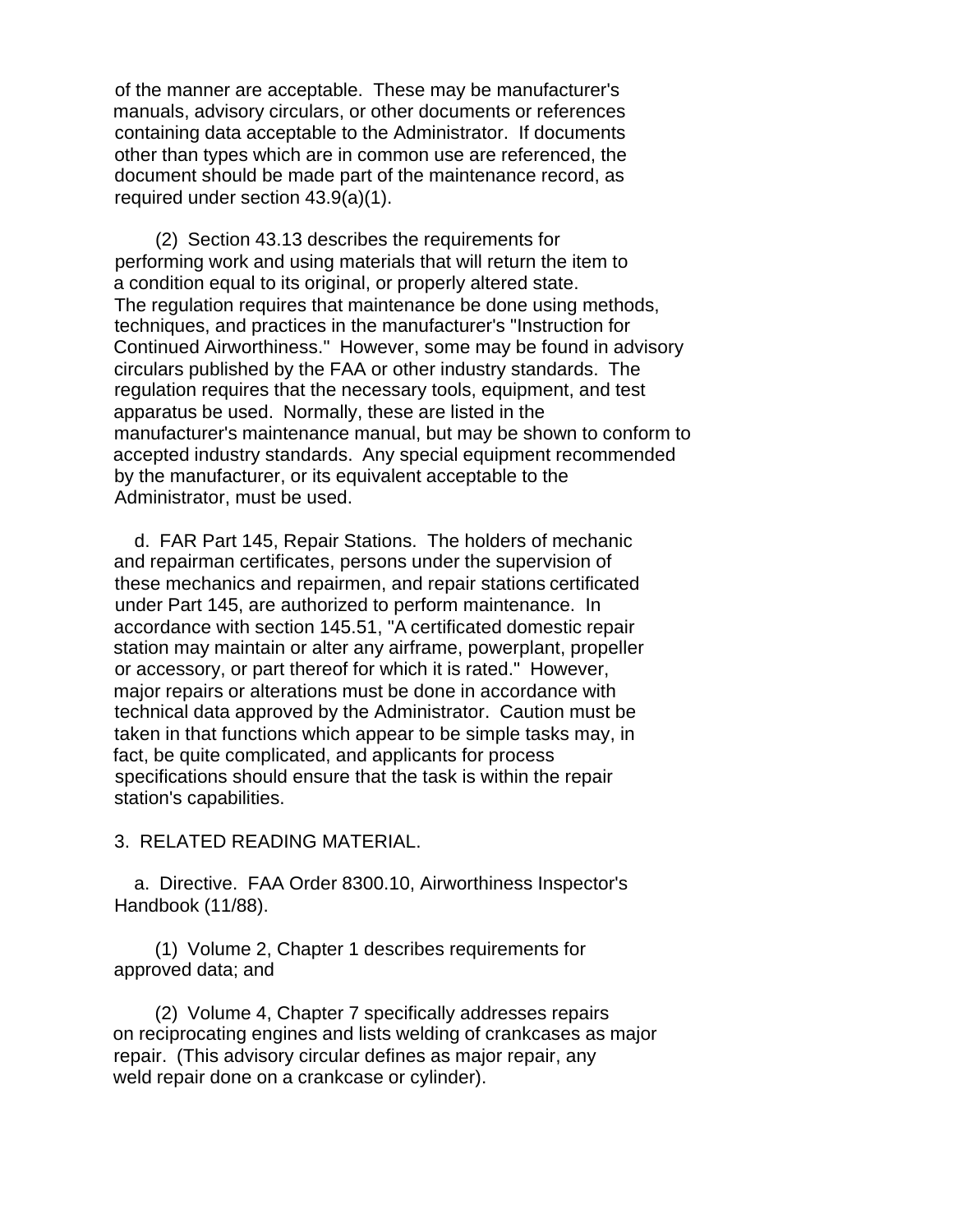b. Advisory Material. When incorporated and substantiated properly in the applicant's process specification, the following may be considered data acceptable to the Administrator:

(1) Advisory Circulars:

 (i) AC 33-2B, Aircraft Engine Type Certification Handbook (06-30-93).

 (ii) AC 43-3, Non-Destructive Testing in Aircraft (5-11-73).

(iii) AC 43-9B, Maintenance Records (1-9-84).

 (iv) AC 43.9-1E, Instructions for Completion of FAA Form 337 (OMB No. 2120-0020), Major Repair and Alteration (Airframe, Powerplant, Propeller, or Appliance) (5-21-87).

 (v) AC 43.13-1A, Acceptable Methods, Techniques, and Practices -- Aircraft Inspection and Repair (4-17-72). (With Errata Sheet).

 (vi) AC 145-3, Guide for Developing and Evaluating Repair Station Inspection Procedures Manuals (2-13-81).

 (2) Manufacturer service letters, service instructions, service bulletins, repair manuals, overhaul manuals, and tables of limits. Industry specifications, including but not limited to:

(i) Aerospace Materials Specifications (AMS):

 (A) AMS 2630, Room Temperature Tensile Properties of Castings.

(B) AMS 2635, Radiographic Inspection.

 (C) AMS 2645, Fluorescent Penetrant Inspection.

 (D) AMS 2646, Contrast Dye Penetrant Inspection.

 (E) AMS 2694, Repair Welding of Aerospace Castings.

(F) AMS 2771, Heat Treatment of Aluminum Alloy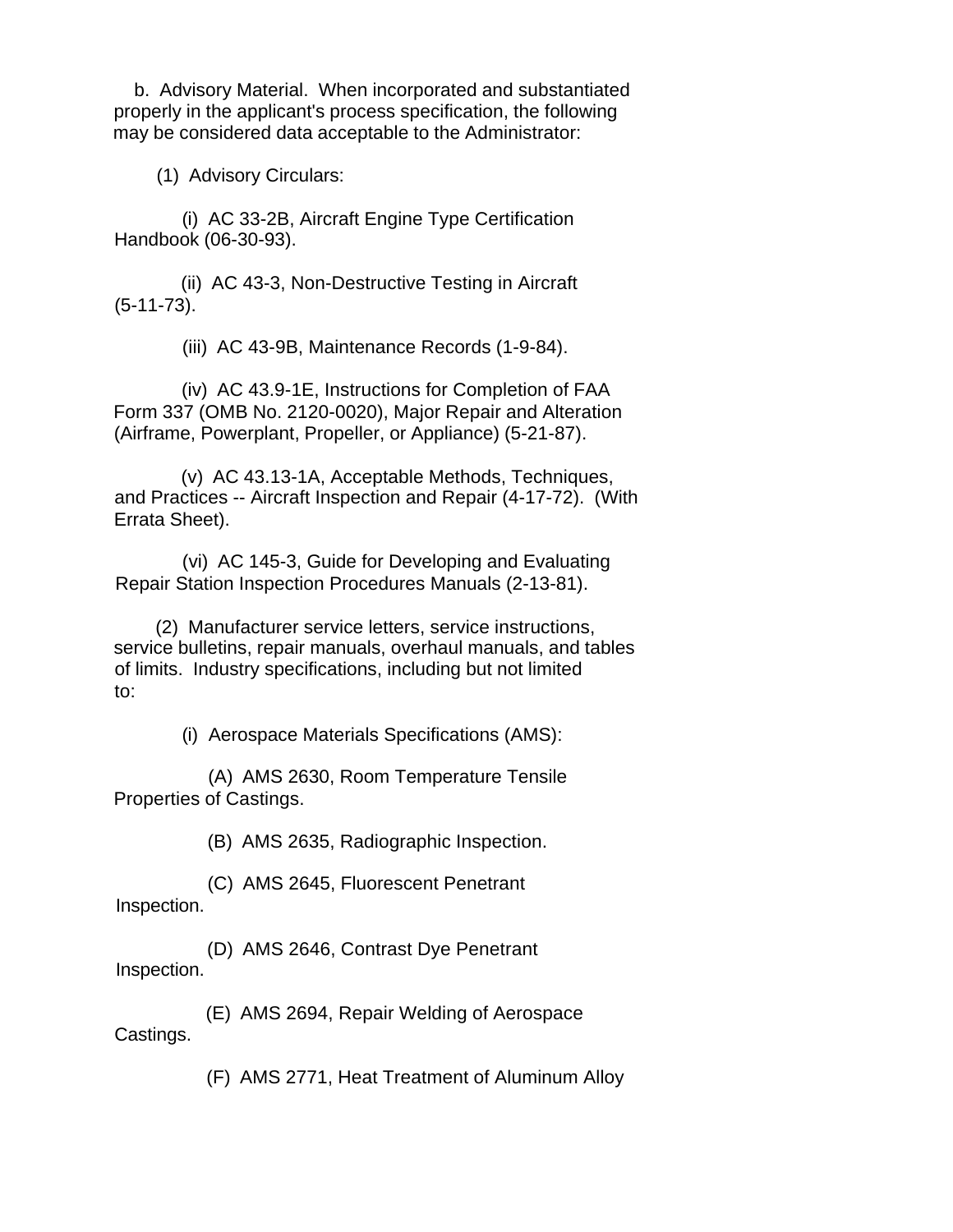Castings.

(G) AMS 2804, Identification, Castings.

(H) AMS 4214, Castings Aluminum Alloy, Sand.

(ii) American Welding Society (AWS):

 (A) AWS A5.10-88, Specification for Bare Aluminum and Aluminum Alloy Welding Electrodes and Rods.

 (B) AWS B2.1-84, Standard for Welding Procedure and Performance Qualification.

 (iii) Military Specifications, including, but not limited to:

 (A) MIL-I-25135E, Inspection Materials, Penetrants.

 (B) MIL-H-6088F, Heat Treatment of Aluminum Alloys.

 (C) MIL-W-45208, Welding of Aerospace Aluminum Castings.

 (iv) Military Standards, including, but not limited to:

 (A) MIL-STD-271F, Requirements for Nondestructive Testing Methods.

 (B) MIL-STD-1595A, Qualification of Aircraft, Missile and Aerospace Fusion Welders.

 (C) MIL-STD-2219, Fusion Welding for Aerospace Applications.

 c. Reference Publications. For the purposes of this advisory circular, the following publications are considered reference materials, and should not be used to limit repairs discussed in this document: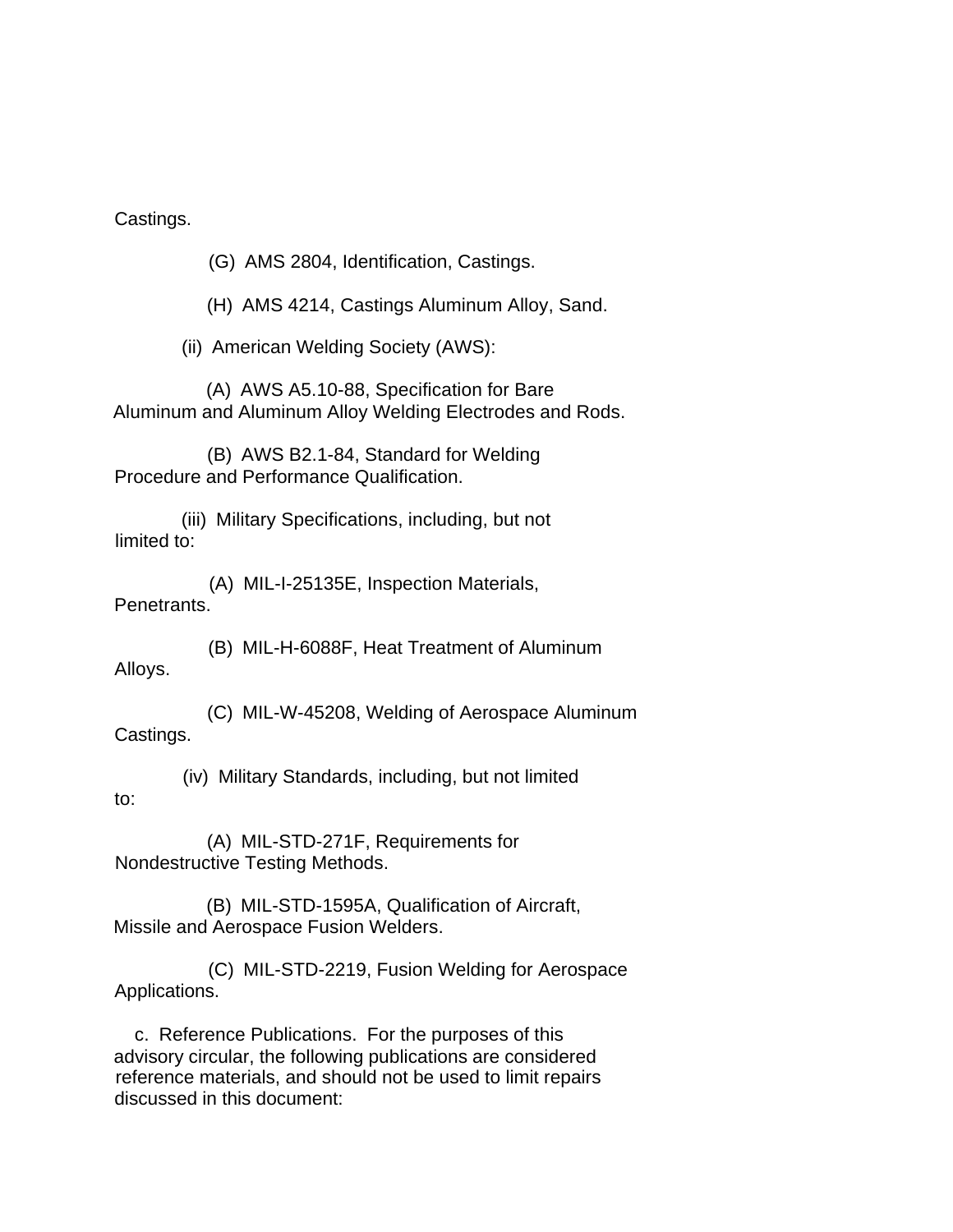- (1) Welding Alcoa Aluminum, Alcoa Aluminum.
- (2) Welding Handbook, American Welding Society.
- (3) How to do Heliarc Welding, Linde-Electrical Welding

Instruction.

 (4) SAE Handbook, Vol 1, Society of Automotive Engineers.

 4. BACKGROUND. The Federal Aviation Administration (FAA) is aware that there are many repair stations in the aviation industry that have talented and knowledgeable personnel who are performing a much needed service in repairing otherwise unserviceable parts. However, the FAA has been made aware of repaired crankcases and cylinders which have failed in-service, resulting in accidents.

 a. Major weld repair procedures not contained in the manufacturer's maintenance manuals have been developed and used by repair stations in a non-uniform manner. Before weld repair procedures may be added to the operation specifications of a repair station (with a specialized Service Rating for Welding), a process specification, based upon substantiating data approved by the Administrator, must be developed.

 b. This advisory circular is meant to standardize the procedure for development of approved data for weld repair specifications for piston engine crankcases and cylinders.

 5. DEFINITION. For the purpose of this advisory circular, the following definitions will be used in conjunction with all applicable airworthiness requirements:

 a. Acceptable Data. Technical data which was examined and accepted by the FAA. Data that may be used on an individual basis to obtain approval are: FAA Advisory Circulars; Manufacturer's technical information (for example, manuals, bulletins, kits, etc.); Mil Specs; and FAA Field Approvals.

 b. Approved Data. Technical data which was examined and approved (for major repairs and alterations) through applicable FAA authority, or previously approved documents such as advisory circulars or manufacturers' service bulletins. This includes: Type Certificate Data Sheets, Supplemental Type Certificates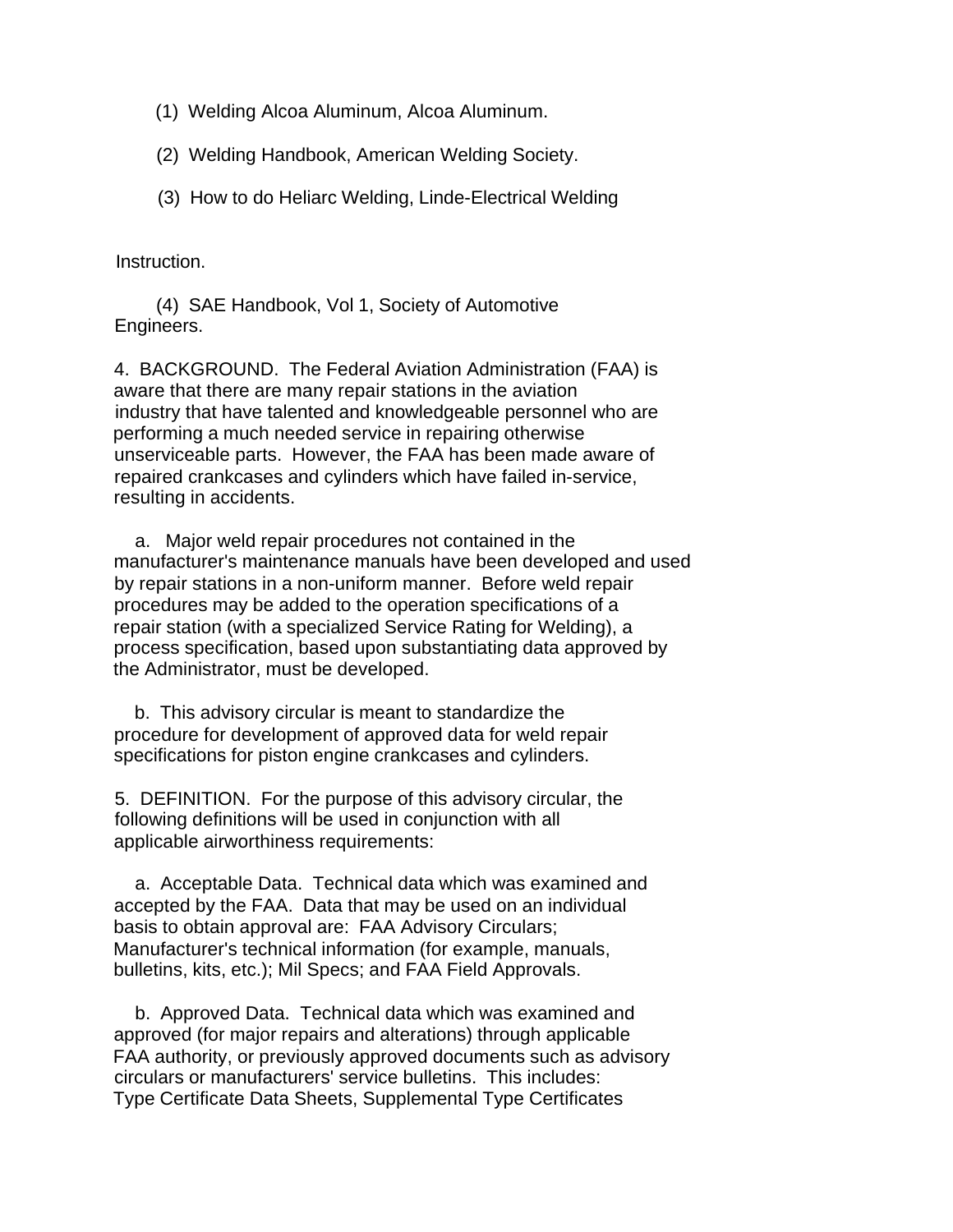(STCs), Airworthiness Directives, Manufacturer's FAA approved data, Designated Engineering Representative (DER) approved data, and Designated Alteration Station (DAS) approved data developed for alterations performed by that station only.

 c. Repair. A procedure performed on a product or component part that does not change its form or function.

 (1) Major Repair. A repair that: if improperly done, might appreciably affect weight, balance, structural strength, performance, powerplant operation, flight characteristics, or other qualities affecting airworthiness; or is not done according to accepted practices or cannot be done by elementary operations.

 (2) Minor Repair. Any repair that is not classified as a major repair.

 d. Technical Data. Information necessary to define and substantiate a repair procedure, in compliance with applicable airworthiness standards, including the following: drawings, sketches, and/or photographs; stress analysis; engineering orders; and operating limitations.

## 6. DISCUSSION.

 a. Welding Criteria. The applicant's process specification should contain criteria for determining the area and nature of the weld repair. The criteria must be sufficient to determine the nature of the weld and extent of the repair necessary, to assure the applicable procedure will return the component to airworthy condition. This criteria will include a procedure for determining when repairs cannot be effected. The following areas are considered to be of critical importance and require special consideration in analyzing the supporting data used for substantiation of these repairs. Weld repairs in the following areas, unless approved by the engine manufacturer, must be substantiated by a detailed analysis of the repair that ensures the airworthiness of the part. Substantiation may include dimensions (locations and alignments of critical areas), hardness tests (before and after welding), full scale engine block test, in-service tests which include periodic inspections (on similarly repaired cylinders or crankcase), military specifications, industry standards, fatigue testing, and engineering analyses.

(1) Crankcase:

(i) Crankcase bores.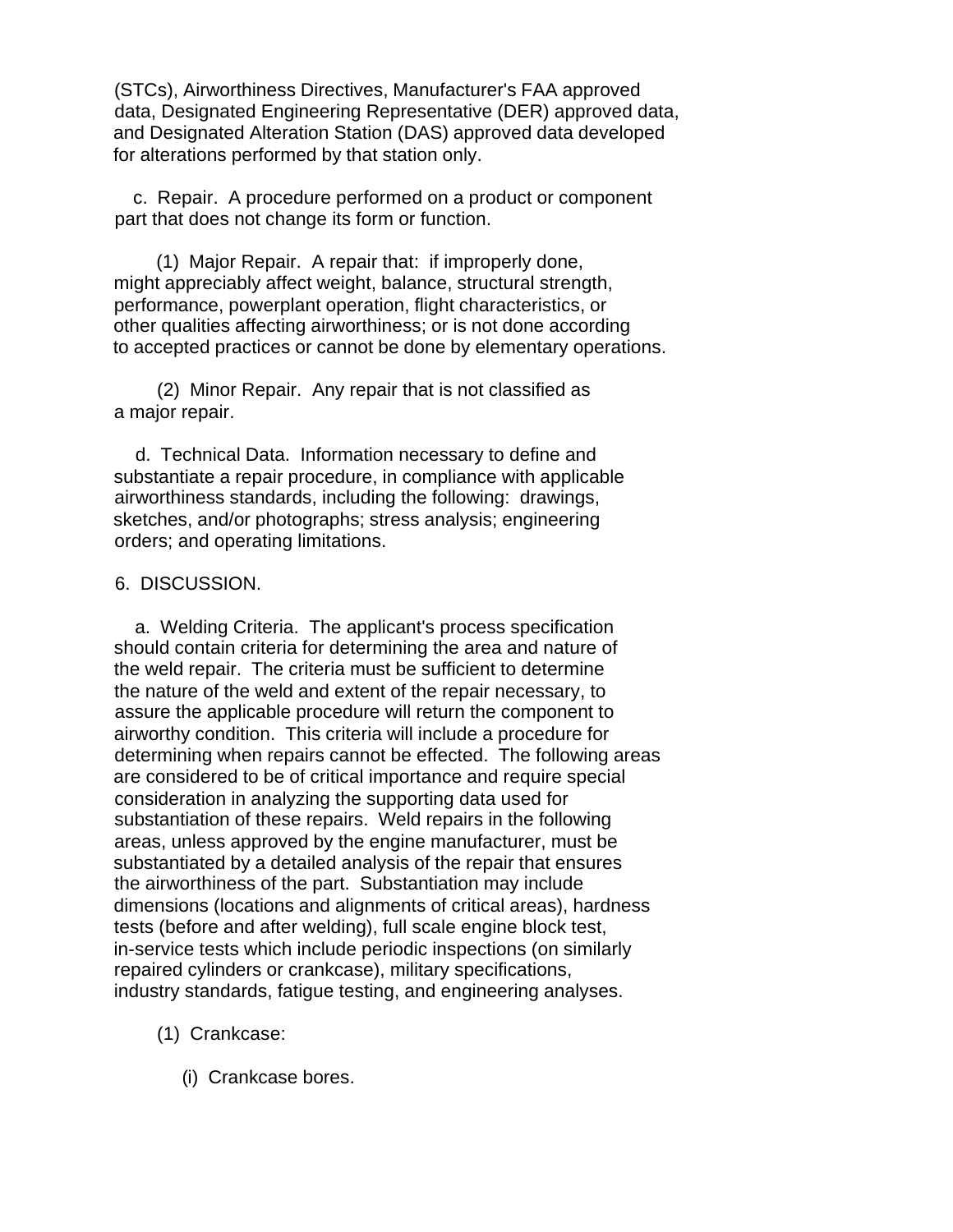(ii) Supports, webs, and fillets of the crankcase bearing bores.

 (iii) Areas on or adjacent to any stud holes, or cylinder decks, or mating flanges.

 (iv) Cracks in any areas, if they are in excess of three and one-half inches long.

(2) Cylinders:

(i) Crack(s) through a seat boss.

(ii) Crack(s) between two seats.

(iii) Crack(s) through the guide boss.

(iv) Circumferential crack(s) in the head area.

 (v) Broken pieces built up by welding, such as, rocker arm shaft bosses.

 (vi) Dome cracks over three-eighths of an inch depth.

(vii) More than two cracks emanating from any port.

 (viii) Crack(s) over one and one-quarter inch in length.

(ix) More than three welded cracks.

 (x) Port crack(s), if exhaust port crack(s) exceeds one and one-quarter inch in length, or one-quarter inch in depth; or is within one-quarter inch of valve seat boss.

 (xi) Welding or machining of cylinder attach flange, other than routine lapping to obtain flatness and to remove scratches and burrs.

 b. Inspection Criteria. The applicant's process specification must contain criteria for inspection of the part, pursuant to data approved by the Administrator. Procedures must include visual and dimensional inspections prior to repair, to determine the extent of the repair necessary. Procedures must also include criteria for determining whether a repair is within the capabilities of the applicant to perform under its process.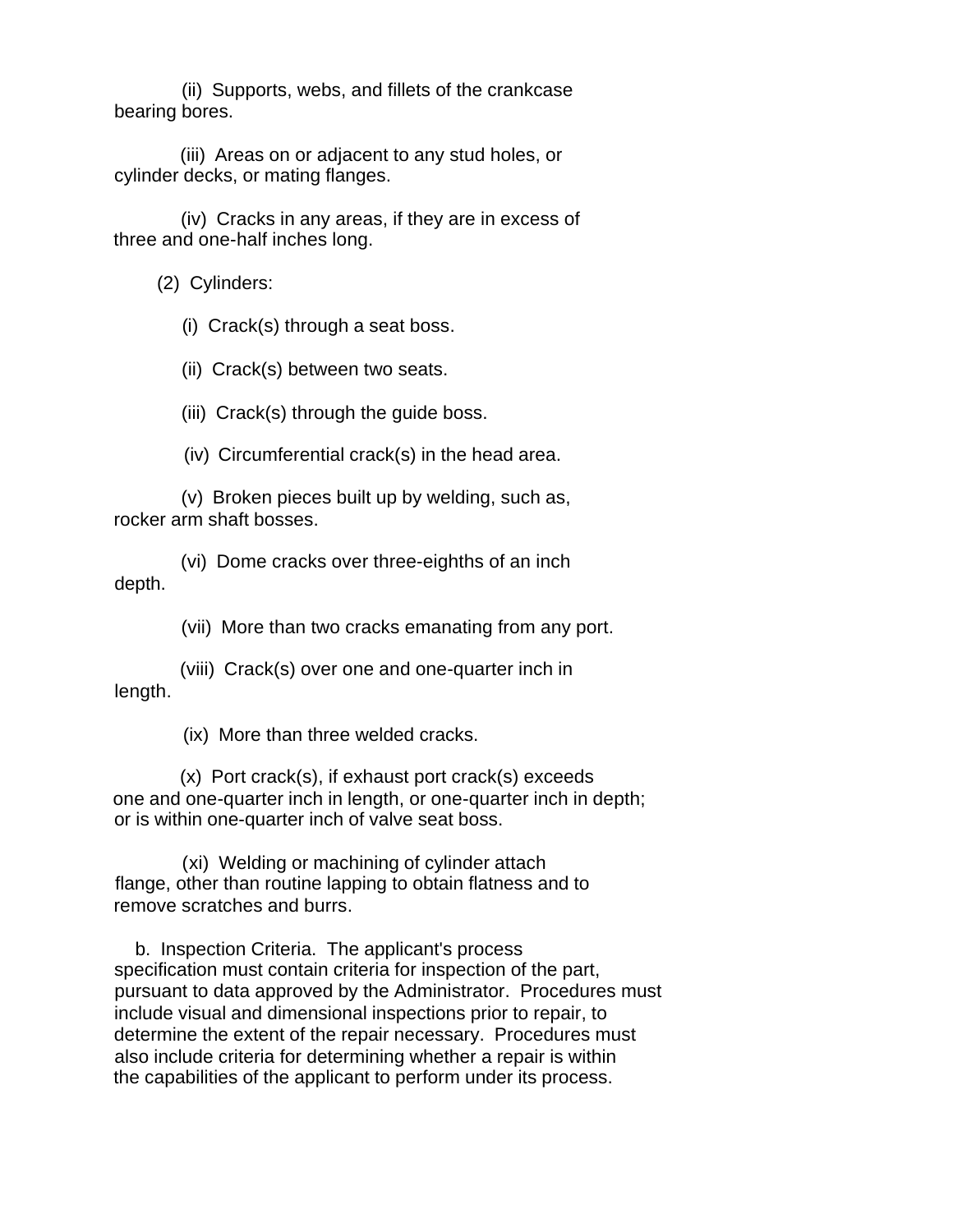(1) Welds shall be limited to those which can be inspected, in accordance with approved procedures, i.e., Non-Destructive Inspection (NDI). Procedures must include post-weld inspection criteria necessary to determine the airworthiness of the component, after approved repairs have been accomplished.

 (2) Guidance for developing inspection criteria may be obtained by referring to the visual and dimensional limitations contained in manufacturers' maintenance documents. Guidance for developing non-destructive testing procedures may be obtained from referenced industry, and military standards and specifications on inspection and heat treatment techniques. The most common inspection techniques include Dye Penetrant Inspection (DPI) and Fluorescent Penetrant Inspection (FPI) per AMS 2645 or MIL-I-6866. Personnel performing NDI must be trained and qualified in the disciplines being performed.

 (3) Preheating the case or cylinder to approximately 200 degrees F before inspection will enhance crack detection.

 (4) After welding and stress relief, repeat dimensional and crack inspection.

c. Preparation of Weld Area.

 (1) Disassembly and Removal Procedures. The applicant's process specification must contain necessary disassembly instructions to permit proper cleaning of the component. These instructions, if required, must specify those parts to be removed and their method of removal.

 (2) Cleaning Procedures. The process specification must have an acceptable method of cleaning components. Cleaning must be performed in order to permit proper inspection, as well as to assure welding which is free of foreign material contamination. Care should be taken to ensure that cleaning solutions are not entrapped in the component being cleaned.

 (i) Cleaning agents used shall be limited to those which can be shown to be compatible with the materials being cleaned. Compatibility is defined as those agents which do not cause embrittlement or corrosion of the component material.

 (ii) Where solid media blasting is used for cleaning, compatibility requirements as described above shall apply. Additionally, methods employed for media blasting must provide for complete removal of all blasting media. Blasting methods must be shown not to cause peening of material, so as to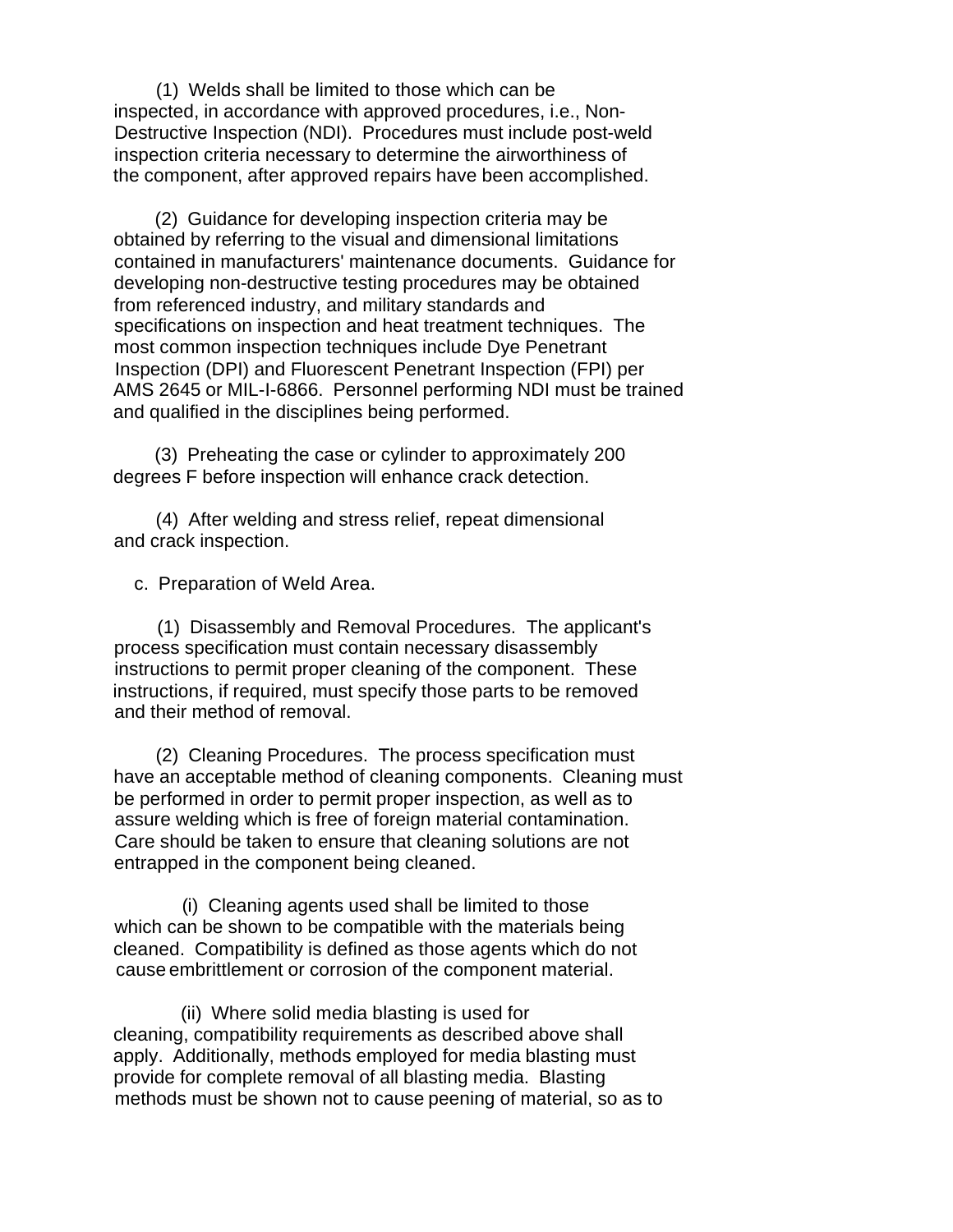close surface cracks or to excessively distort machined surfaces.

d. Preparation for welding.

 (1) Inert gas arc welding is the most common method used for this type of welding. A process specification for inert gas arc welding that uses filler material, must address methods for preparation of the area to be welded. These preparation methods should address the following areas:

 (i) Cleaning of the area necessary to obtain a high quality weld (use of solvent and steel wire brush).

 (ii) Method by which cracked or damaged material is removed to permit welding.

 (iii) Inspection method for determining that all cracked or damaged material has been removed prior to welding.

 Where other welding technologies that do not add filler material are used in the process specifications, preparation methods must be shown to produce a high quality weld.

 (2) Preheating aluminum prior to welding is normally required because:

 (i) Aluminum casting is porous and tends to become saturated with oil that would contaminate the weld.

 (ii) Preheating brings the oil to the surface of the material.

 (iii) Aluminum is very conductive, and preheating prevents heat from conducting away from weld area.

 (3) If a welding method, other than the Inert Gas Arc, is used and preheating is determined not to be advantageous, the substantiating data should include the reason for this determination.

 (4) Where preheating is determined advantageous in producing the best quality weld for the process specification, the preheat time and temperature must be shown to be adequate for the parent material, filler material, and specific welding process.

 (i) The procedure must include a method for determining the temperature of the component, the tolerances of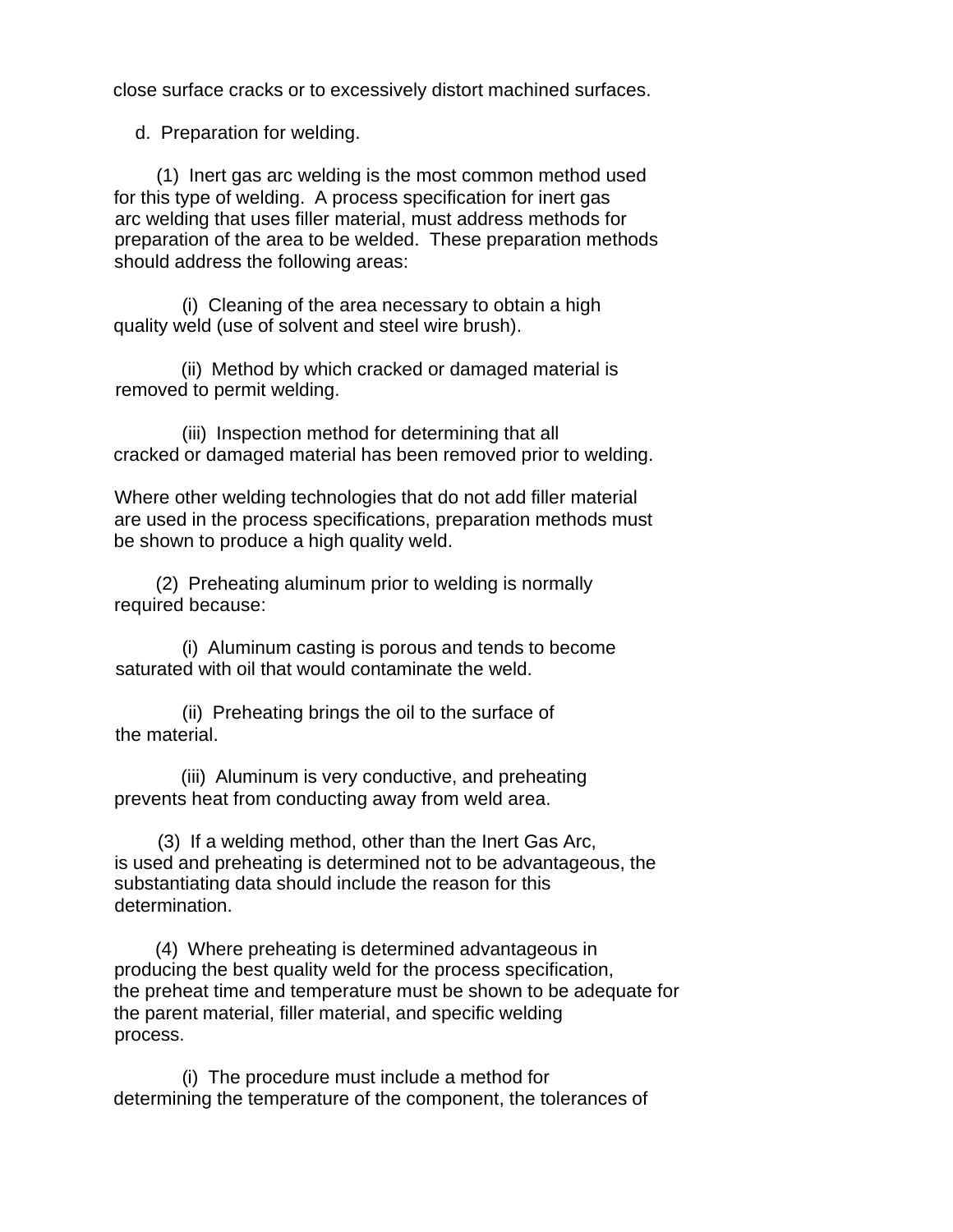the preheat temperature, and the method for maintaining the temperature during the welding process.

 (ii) A preheat temperature of 450 to 475 degrees F, for two to four hours, has been found acceptable for Lycoming cases. A preheat temperature of 375 to 400 degrees F, for two to four hours, has been found acceptable for Teledyne Continental cases.

 e. Weld Procedure Criteria. The applicant's process specification shall set forth weld procedures that are demonstrated to return the component to airworthy condition.

 (1) The equipment requirements shall be those necessary to accomplish the welding process. Maintenance and record of such machinery shall comply with equipment manufacturer's recommendations or acceptable industry standards.

 (2) If the process specification requires filler material, the filler shall be demonstrated to be compatible with the parent material and not affect the airworthiness of the component. Guidance for determining filler material compatibility may be found in the military and industry standards for welding aerospace aluminum castings.

 (3) The process specification should address the method by which distortion is minimized during the weld procedure. In certain instances, it has been helpful to constrain the component in a proper fixture during preheating, welding, and stress relief.

 (4) Weld rod of AMS 4190 (AA 4043) is acceptable for all aluminum alloys; except AMS 4031, AMS 4143, or AMS 4313, which require weld rod of equivalent material.

 f. Stress-Relief Criteria. The applicant's process specification shall contain procedures for assuring that post-weld stress relief shall be performed in a manner that ensures the component is restored to an airworthy condition.

 (1) Post-weld stress relief by heat treatment shall be performed in such a manner, and provide for time and temperature requirements, necessary to ensure the component is returned to an airworthy condition. The procedure shall be substantiated by reference to acceptable military or industry specifications or by metallurgical analysis.

(2) If it is determined that post-weld heat treatment is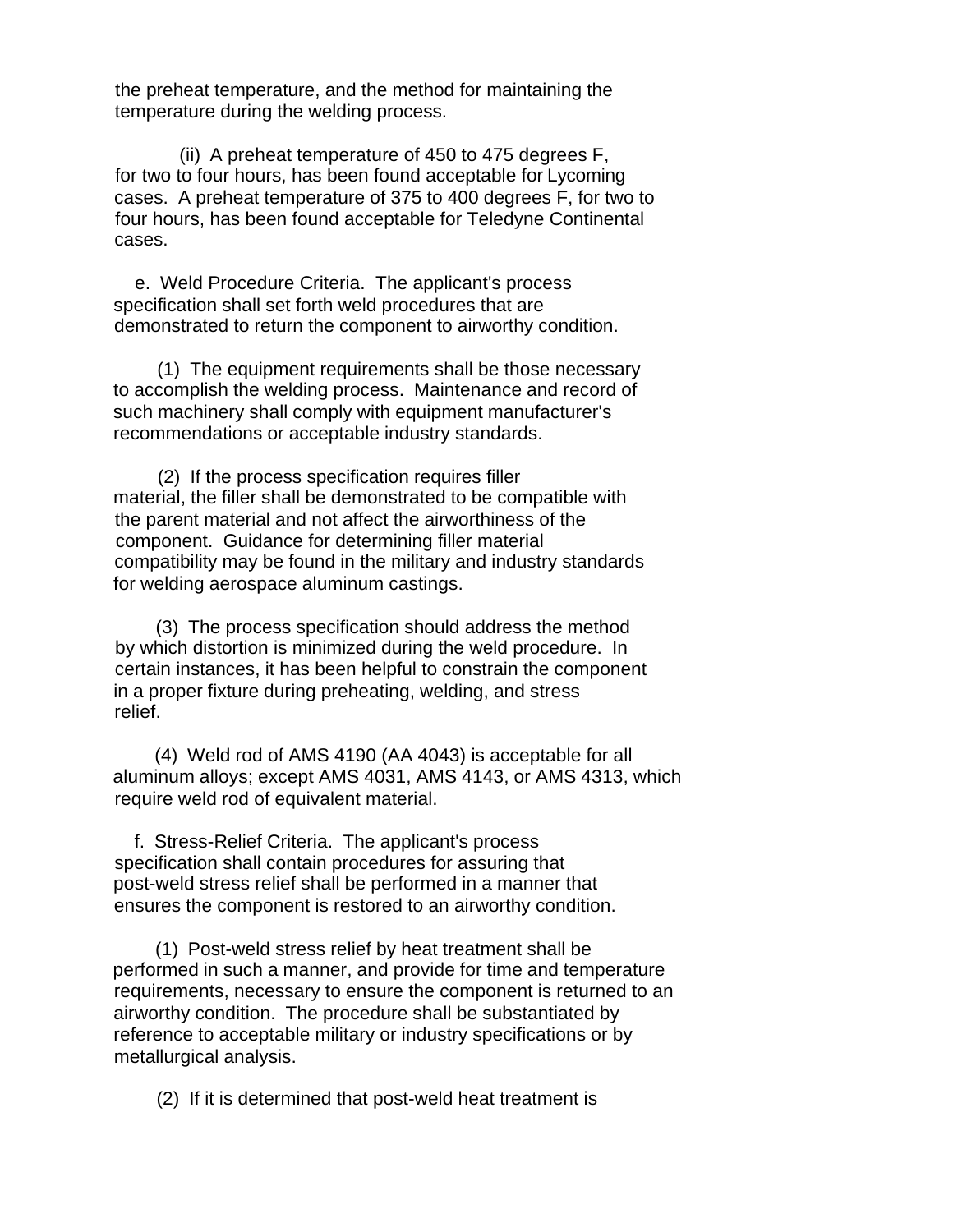not required, either because of the weld procedure incorporated or another method of stress relief is used, the process specification must include the reasons for this determination.

g. Post-Weld Machining Criteria. The applicant's process specification shall set forth an inspection procedure which shall determine the extent and nature of machining necessary to correct any misalignment or distortion of areas adjacent to the weld repair. This procedure can allow for the installation of approved undersized or oversized parts.

(1) The process specification shall have methods by which approved dimensions are determined and conformed to. The dimensions may be obtained from manufacturers' manuals, service bulletins, or other technical publications, or by specifications established by the applicant and approved through the FAA by analysis, testing, or other acceptable methods.

(2) The process specification shall set forth the method of machining which shall be demonstrated to return the component to airworthy condition. Hand-finishing and blending of non-machined cast areas shall be shown to conform to in-service limits for approval for return to service. Surface-finish limits shall conform to manufacturers' published data or acceptable data established by the applicant to be equivalent.

h. Qualification of Personnel. The applicant shall set forth the method by which personnel necessary to perform the tasks shall be qualified, trained, and re-trained.

(1) Personnel shall demonstrate the ability to perform the necessary operations upon the material and by the methods set forth in the process specifications.

(2) The applicant may refer to the criteria set forth in the repair station manual for qualifying, training, and re-training the welding personnel. Guidance for developing adequate training may be obtained from industry and military standards.

i. Approved Data Criteria. The applicant's process specification must be accompanied by a detailed analysis of the complete process, sufficient to document the ability to assure the airworthiness of the component.

(1) The detailed analysis shall be accomplished in such a manner and include dimensions, tolerances, alignments, hardness specifications, surface finishing specifications, and other